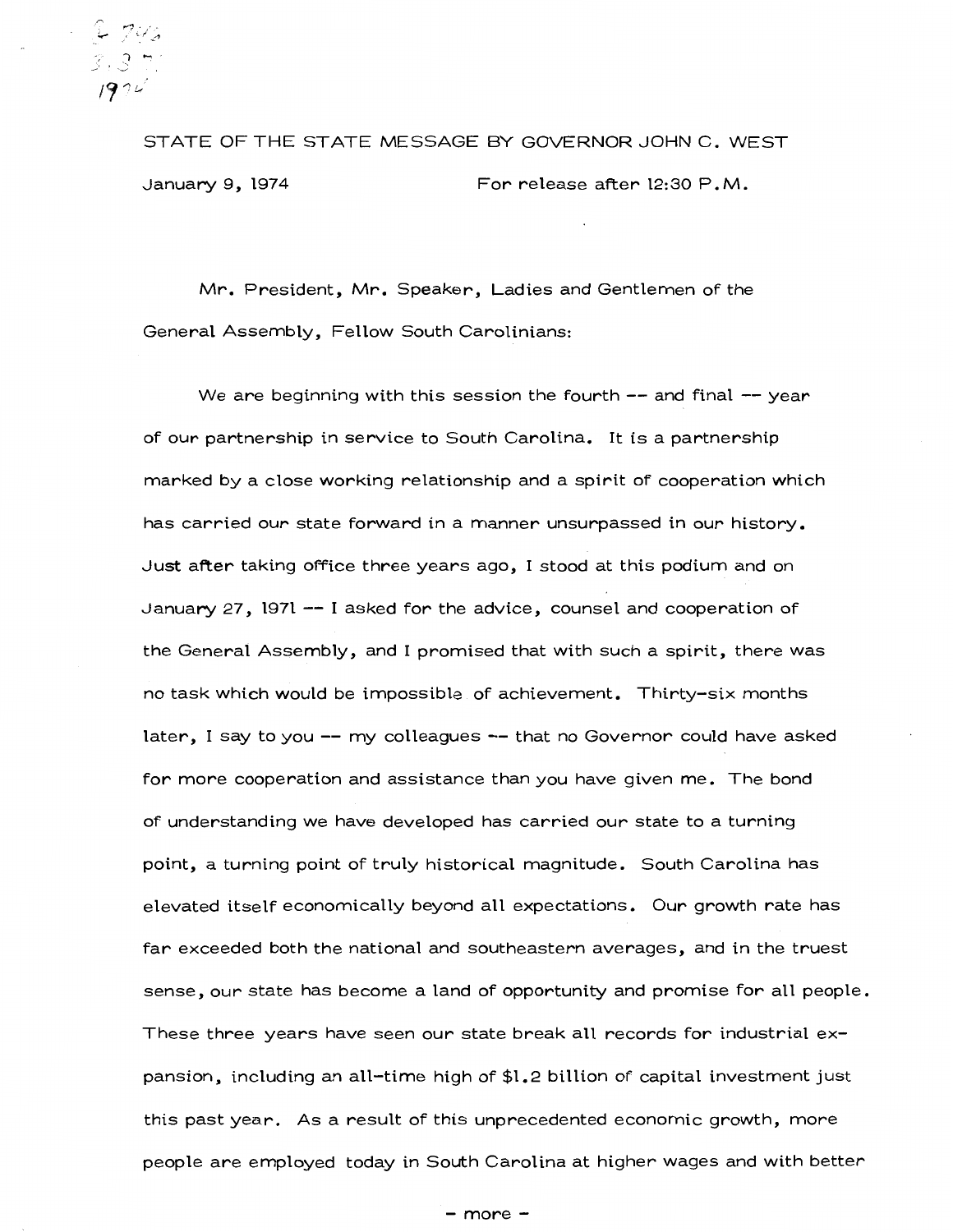working conditions than ever before. New industry found a good home here; existing industry has prospered; and textile employment and payrolls are at an all-time high. These are signs, I submit, of more than simply a healthy economy. These are signs of a vigorous and dynamic state.

This, therefore, is the State of the State in South Carolina as we gather for the second session of this lOOth General Assembly. Our economic recovery, in fact, has been so remarkable that for the first time since Reconstruction, net outmigration has been halted, and more people are coming into South Carolina than are leaving it. For many years, we have been able to excuse our shortcomings by saying that we were a poor state, and could not afford to provide what was needed. I say to you today that we now have no such an excuse. We can afford to do anything that is necessary for the health and well-being of our people. What we cannot afford is a complacency which would cause us to ignore or delay programs of vital need to our people. We should approach this legislative session with the conviction that the citizens of South Carolina have the greatest potential and the brightest future ever enjoyed at any time in our history. Our planning and our expectations must be based upon that confidence and that faith. We should settle for nothing less than a full and total commitment to the needs of our people as we shape the future of South Carolina.

Perhaps such optimism comes as a surprise. After all, our nation has been troubled for months with one crisis after another of both a material and moral nature. While South Carolina has not been totally spared the consequences, it has survived far better than most states, and we can all be justly proud of that fact. I refer specifically to present energy shortages,

- 2-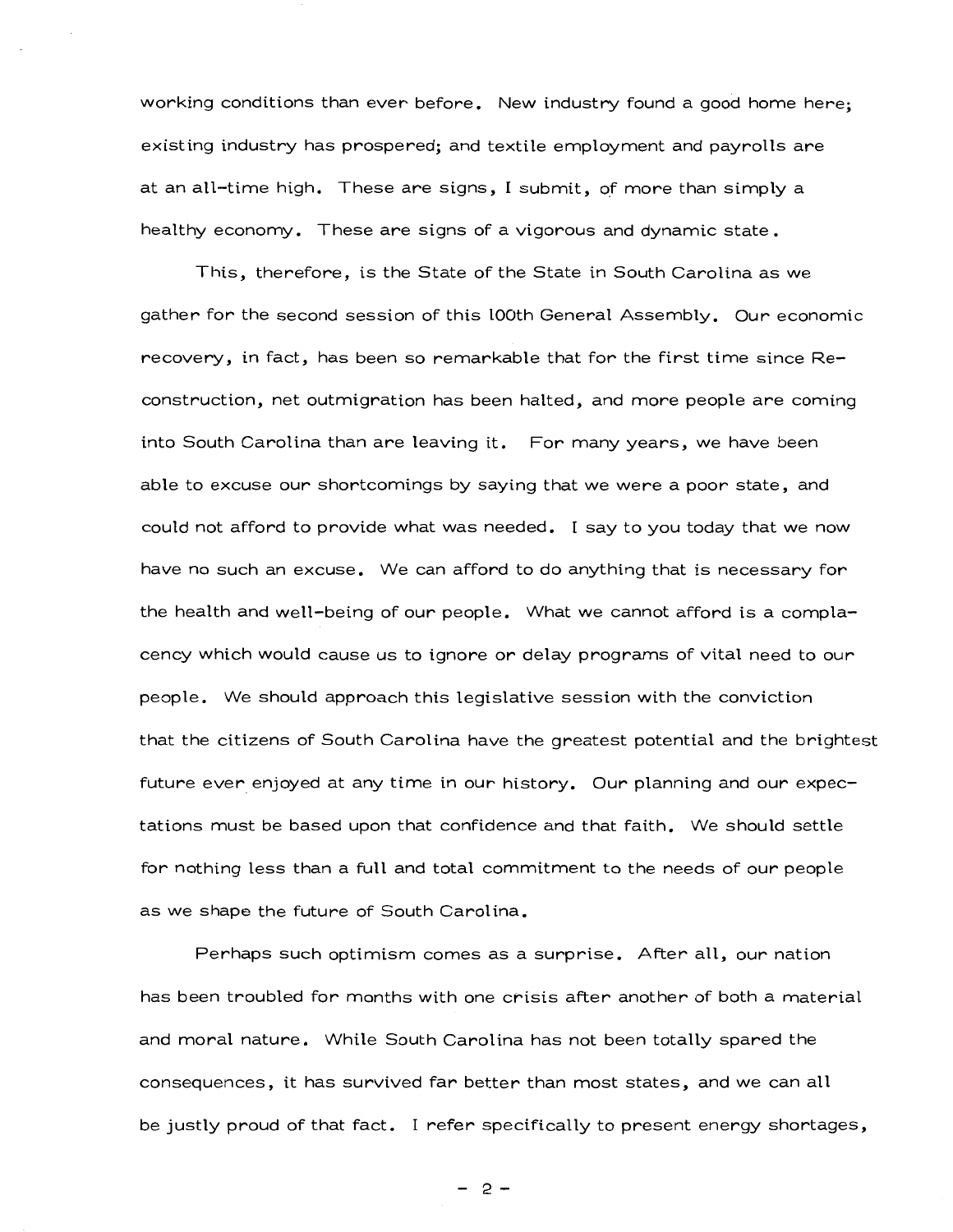and while it is not my intention to minimize that problem, I point out that we have done an excellent job of preparing ourselves and stand today in a better position to cope with the problem than practically any state in the nation. It is no accident. As early as a year ago-- when talk about the energy shortage was still in the speculative stage -- we created a committee on energy management to chart a course for our state through these difficult times. Of even greater importance has been the continuing predominance of South Carolina in the field of nuclear energy. For a quarter of a century, our state has pioneered in the development of peaceful uses for nuclear energy, and by next year, more than 30 per cent of all electricity in this state will come from nuclear sources -- the highest percentage in the nation. By comparison, only six per cent is derived from petroleum, and less than one-half of one per cent is dependent on Mid-East oil. By next year, South Carolina will be among the two highest states in the nation in percapita electrical generating capacity: an advantage which enhances even more our bright economic future.

Even *so,* conditions at the national level have had a depressing effect on South Carolina. As unlikely as it may have seemed only a few short years ago, we have experienced the phenomenon of serious shortages in times of prosperity and relative peace. In addition, inflation has had its hand in the pocket of every American consumer, and caused the value of his money to decline, negating many of our economic gains. We pay 22 per cent more for food than we did a year ago, and 50 per cent more for *meat,* poultry and fish than we did three years ago. In short, while it's been the best year ever for our state economically, we have not fully escaped the unsettling national developments.

-3-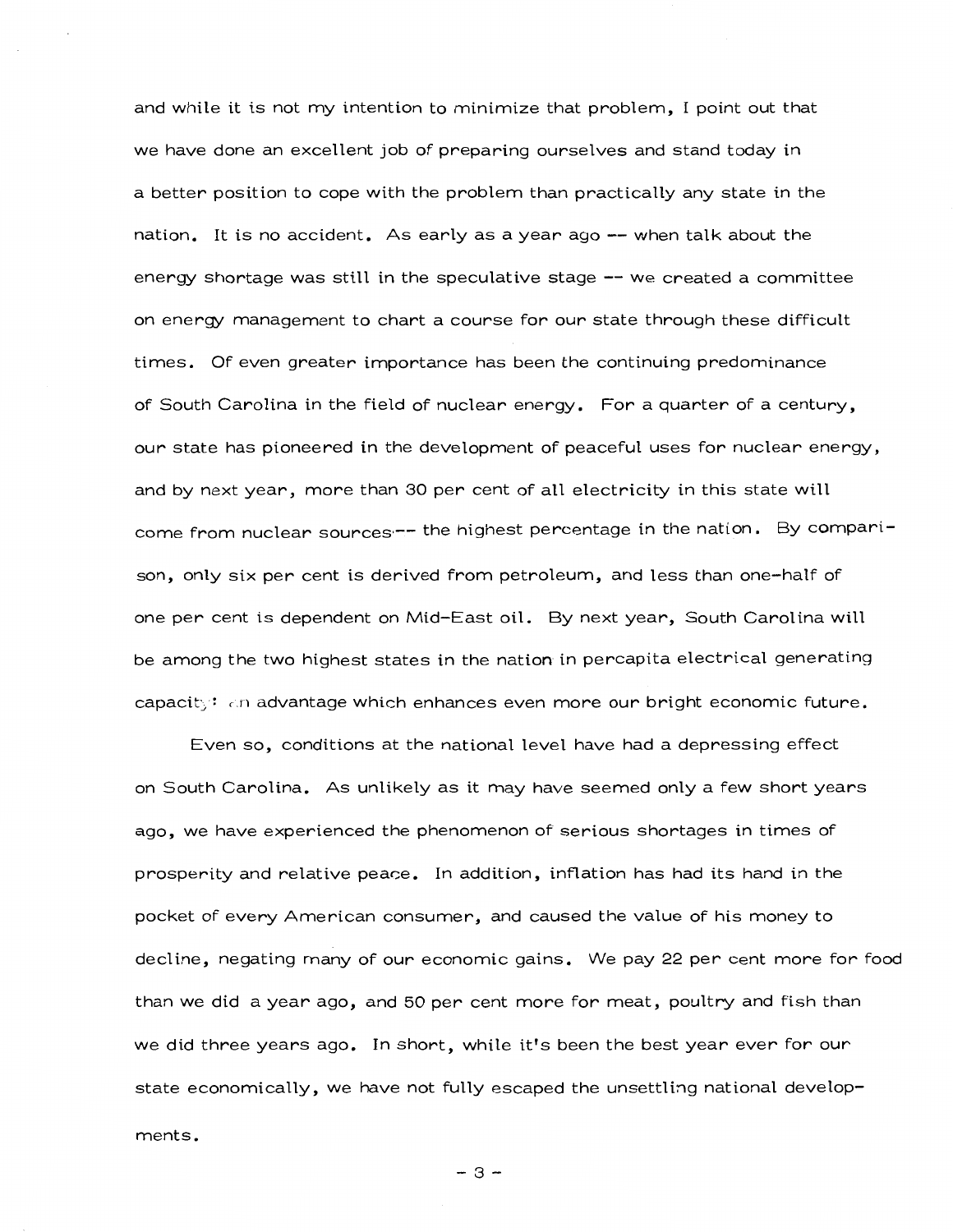For that reason, our mission is two-fold this year. While we must maintain the momentum our economic growth, and continue to meet the growing need for human services, we should also address ourselves to the dilemma of the average citizen. We should in any way possible come to the rescue of that taxpayer, that consumer, that South Carolinian who has become the victim of a runaway national economy. Let us first resolve at a minimum that while the cost of everything else is rising, the price the average citizen is paying for state government will not rise. We already have one of the lowest per capita tax burdens at the state and local level in the entire nation, and there has not been a general tax increase since 1969. We can -- and we shall -- provide increased governmental services in virtually all vital areas without resorting to new revenue sources. In short, there will be no tax increase this year.

### AUTO INSURANCE

Three years ago-- on February 18, 1971 --I delivered a special message to the General Assembly on the dual subjects of highway safety and automobile liability insurance. At that time, I freely acknowledged that "high insurance rates are ultimately the result of high accident rates." I said further, "We must ... understand that the issues of highway safety and automobile liability insurance can no longer be treated as separate and distinct. They are inescapably bound together, and there is no solution to one without the other." Recognizing that we could not expect insurance costs to go down unless the accident and fatality rate was also reduced, I asked the General Assembly for specific measures which would commit our state to improving its highway safety record. I also asked for corresponding

 $-4-$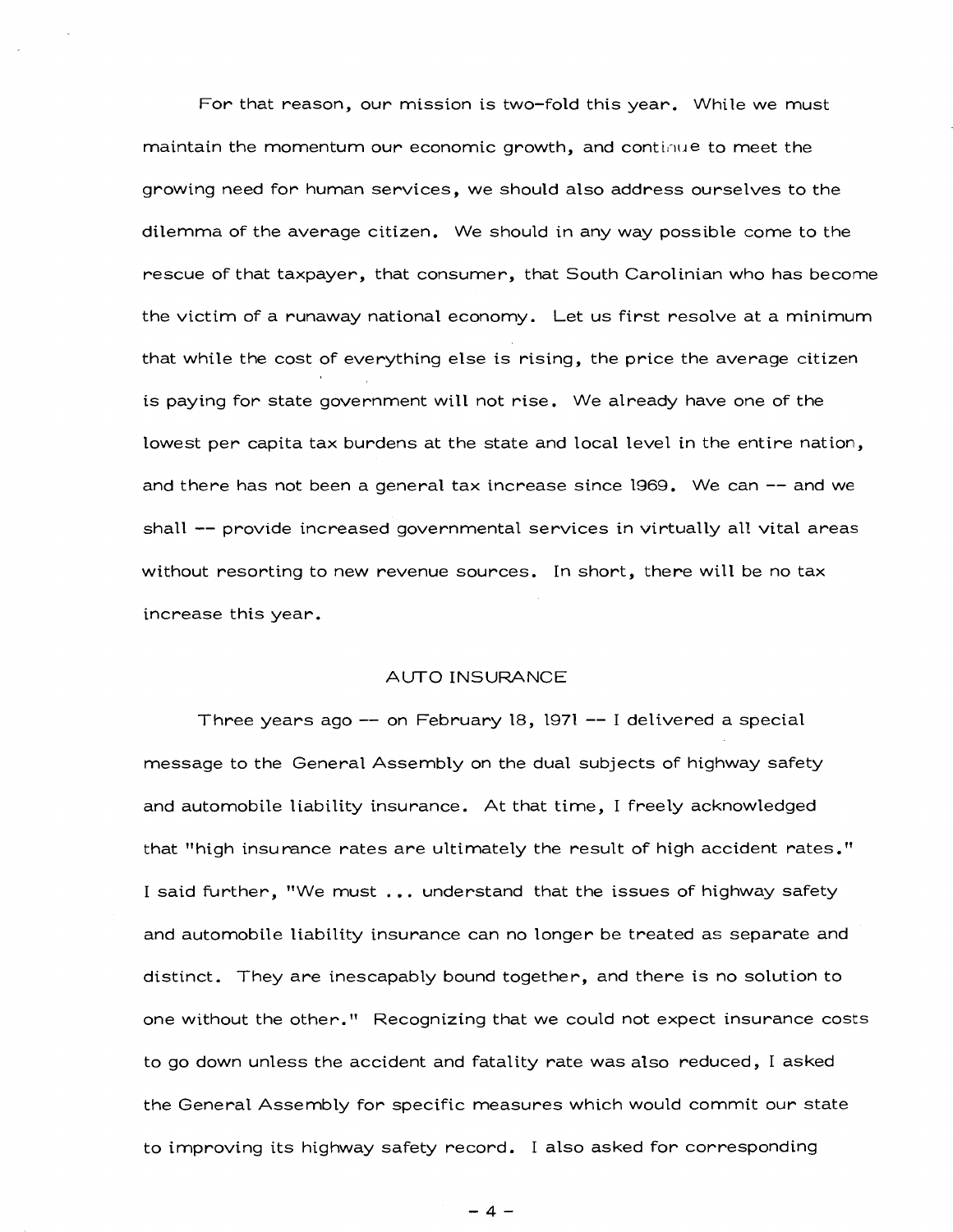legislation which provide much-needed reform in the area of automobile liability insurance.

The record is one which speaks for itself. This legislature did respond to my request for highway safety legislation, and enacted most of those recommendations. The results on our streets and highways have been amazing. Since 1967, our state has gone from one of the worst rates of highway deaths in the nation -- seven per hundred million miles traveled -- to approximately the national average – 4.6 deaths per hundred million miles. There were 140  $\,$ fewer traffic deaths last year in South Carolina than there were in 1972. This remarkable achievement can be credited to many factors: to the enactment of far-reaching highway safety legislation by this General Assembly; to the advent of mini-bottle and other measures which have reduced drunken driving; to the excellent work of our highway safety program; and to the great competence and dedication of the South Carolina Highway Patrol.

But the accomplishments in highway safety have not been matched by corresponding improvement in the automobile liability insurance situation. Despite the clear record of improvement in highway safety, that great monument to insurance inequity -- the Assigned Risk Plan -- continues to conduct business as usual, writing a higher percentage of drivers in our state than any other state in our nation. There has been no lack of effort on your part. Thanks to the tireless and often frustrating work of the special committee on automobile liability insurance chaired by Senator Gasque, the state has sought relentlessly to remedy the situation. Last year I recommended to this General Assembly the establishment of the State Fund to reform the inequities in our auto insurance program, and while that plan was not adopted, I continue to support it in principle. This year, however, in the interest of finding an

- 5-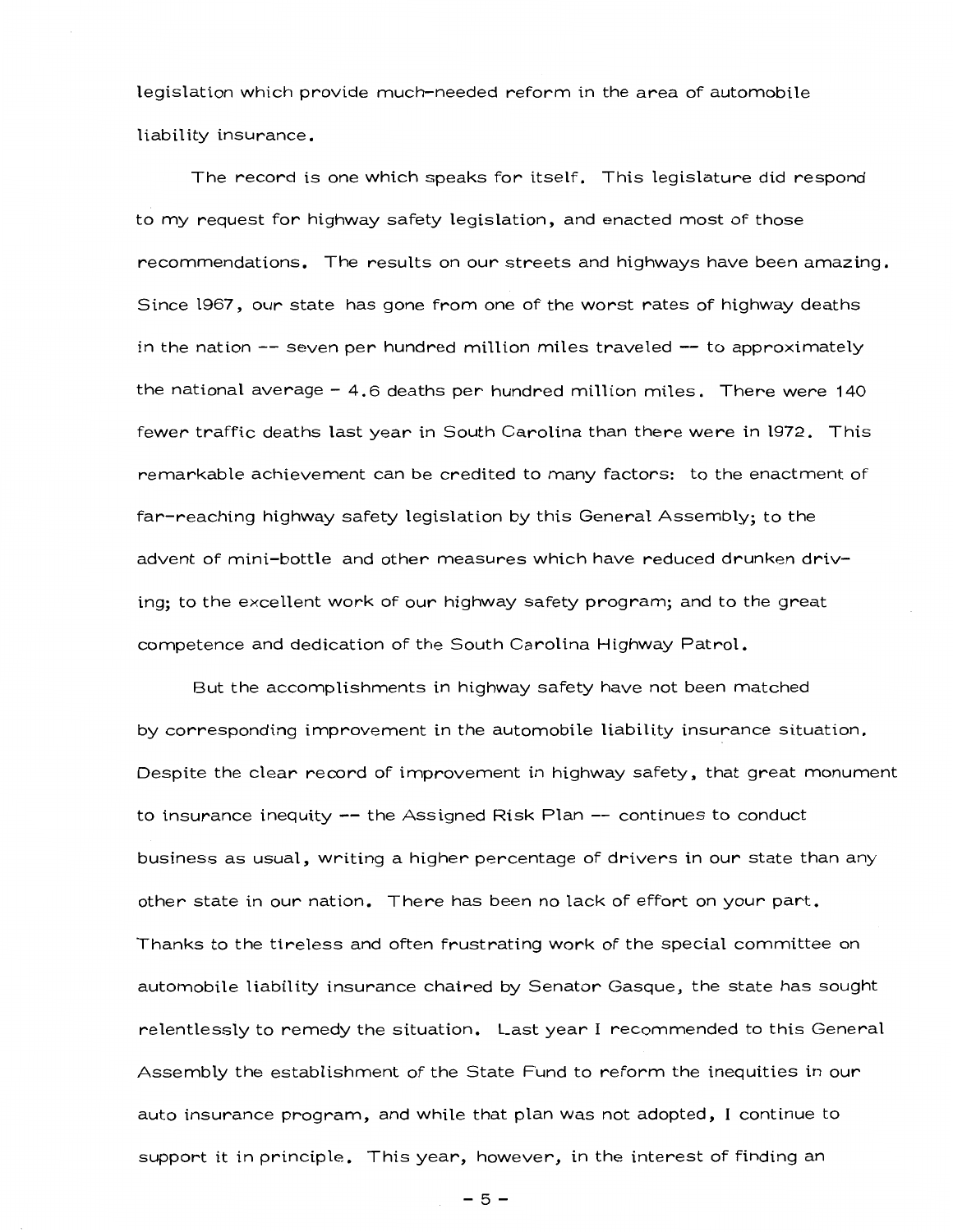alternative means of bringing about the necessary reform, I propose for your consideration the adoption of what is known as the Full Insurance Availability Plan, an approach by which high risks are dispersed throughout the industry on a reinsurance basis. I continue to believe in the State Fund concept, but in the interest of abolishing the Assigned Risk Program this year, I will accept the reinsurance approach as a workable and realistic solution. This approach, I predict, will accomplish the following goals during the present calendar year if it is enacted no later than March l:

l. Every driver in the state with a valid drivers license will be able to obtain necessary coverage from any agent or insurance company at a fair and equitable rate as approved by the Insurance Commission.

2. The Assigned Risk Plan will be laid to rest forever.

3. By October 1, there could be at least a 10 per cent refund to the motorist for premiums paid this year· .

4. Rates will be substantially lower for automobile

liability insurance this year  $-$  an average reduction of 10 per cent,

a virtual certainty; (20 to 30 per cent) a real possibility.

We cannot afford to settle for less this year. As a means of implementing these goals, I recommend that the Insurance Commission be authorized to place windfall profits in a reserve fund to be returned to policyholders in refunds. There is every reason to believe that there will be a major reduction in the volume of driving next year, and some economists predict a reduction of as much as 20 to 30 per cent. When this fact is considered in the context of our phenomenal highway safety improvement, it is logical to assume there will be a corresponding reduction in the volume of claims, and that windfall

-6-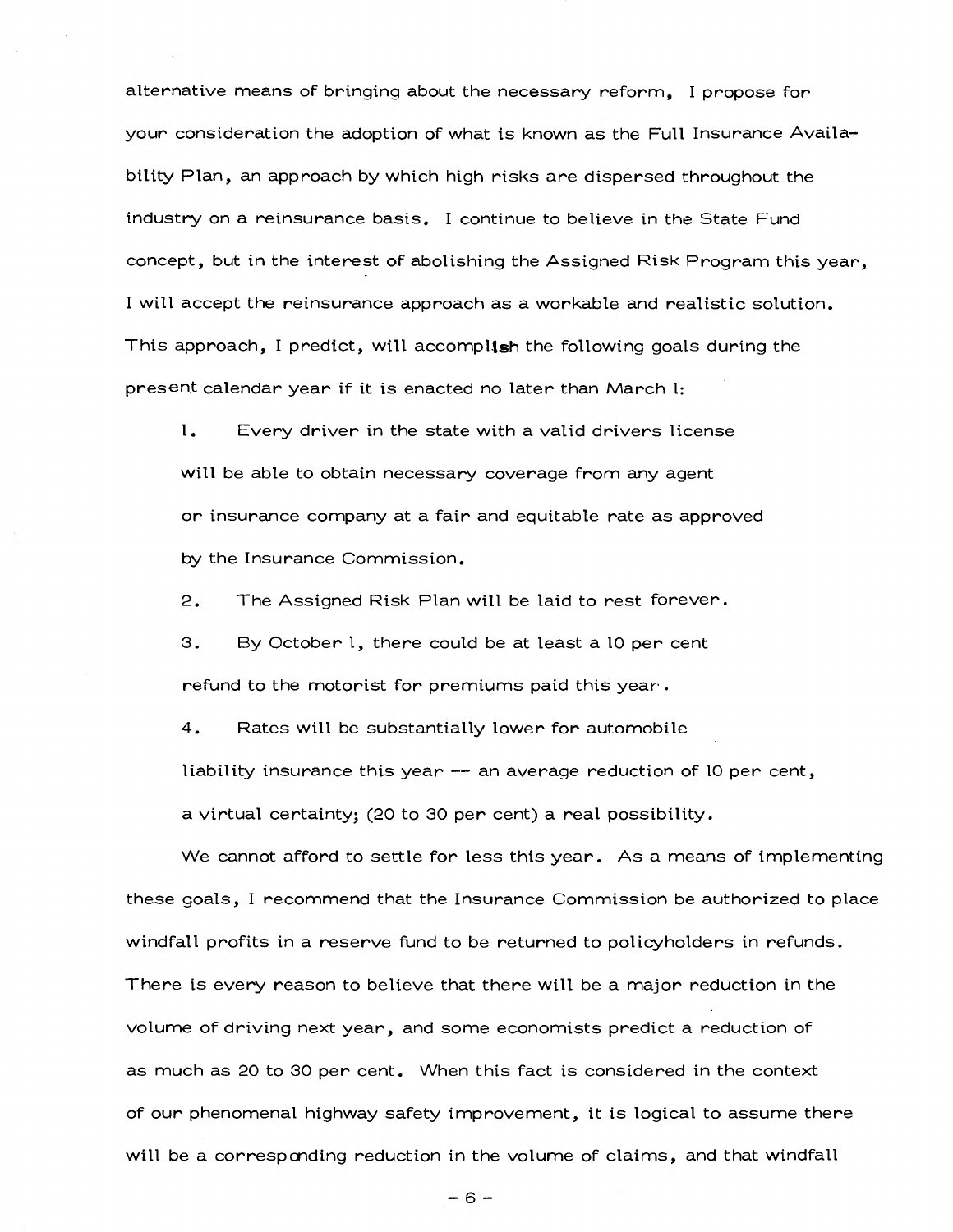profits should result. We must make certain those windfalls go to the driving public of our state, and not into the coffers of the insurance companies.

To further assure future rate reductions, I recommend that a rating division be established within the Insurance Department to set the pure loss premium for all companies doing business in South Carolina, and to take such accident frequency and severity into effect in setting rates for next year.

In addition, I recommend the adoption of a limited no-fault program which would provide mandatory first-party coverage for all losses up to  $$2,500$ . Such coverage would provide prompt payment for medical expenses, loss of wages and loss of services. As a further means of reducing time and cost in the settlement of claims, I recommend the establishment of a system of arbitration for the handling of the property damage and minor personal injury aspects of auto insurance. Such a system, I envision, would operate much like the present Industrial Commission in settling small claims.

In light of the probable reduction of accident frequency and severity, and a subsequent rate reduction, this General Assembly may also wish to consider requiring additional coverage or perhaps increasing basic liability limits this year. As a final recommendation<del>-a</del>nd in recognition of the increasingly complex nature of the automobile liability insurance problem, I propose that Senator Gasque's committee be made a permanent one to work in conjunction with the Permanent Insurance Law Study Committee.

#### HOUSING

Economic instability and administrative policy decisions in Washington have nowhere had a greater impact than in the field of housing. At a time when as many as a half-million South Carolinians were still living in sub-standard

-7-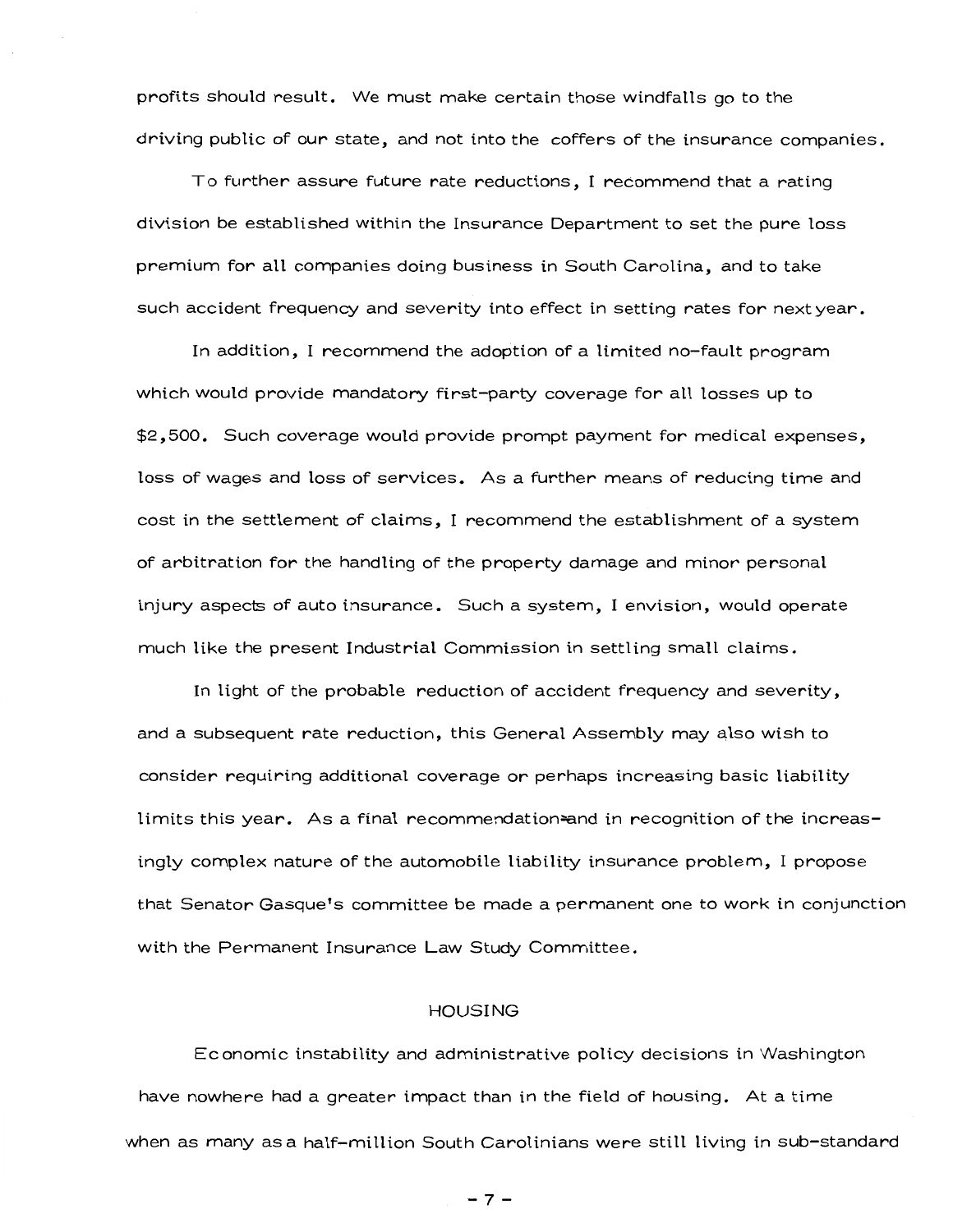homes without adequate plumbing, skyrocketing interest rates priced housing out of the reach of many low-to-middle income families, and all but paralyzed a great deal of the homebuilding industry in our state. To make matters worse, a moratorium on key low-cost housing programs at the federal level has all but brought to a standstill efforts to meet our avowed goal of adequate housing for all citizens.

In light of these developments, I have concluded that the state can no longer depend entirely upon the federal government for its housing needs. Since its inception by legislation in l97l, the State Housing Authority has primarily functioned in a role of planning, coordination and technical assistance. While I continue to believe that major housing resources must come from the federal level -- and I urge an early lifting of the present moratorium -the tirne has come for South Carolina to join 43 other states which have housing finance plans at the state level.

The special committee studying housing problems chaired by Senator Jimmy Martin is perfecting a new and innovative plan to provide a state guaranty program which will stimulate the building of at least 2 , 000 new homes for lowto-moderate income citizens each year. This program will require an initial appropriation of \$10,000,000 which will eventually be repaid in full. I recommend that this appropriation be made in accordance with the plans and recommendations to be made by the committee.

# MILK PRICES

Symptomatic of the rising cost of living in our nation has been the sharp increase in retail milk prices in South Carolina. The price of a halfgallon of milk just during 1973 has risen from 65 cents to 84 cents. I pass no

-8-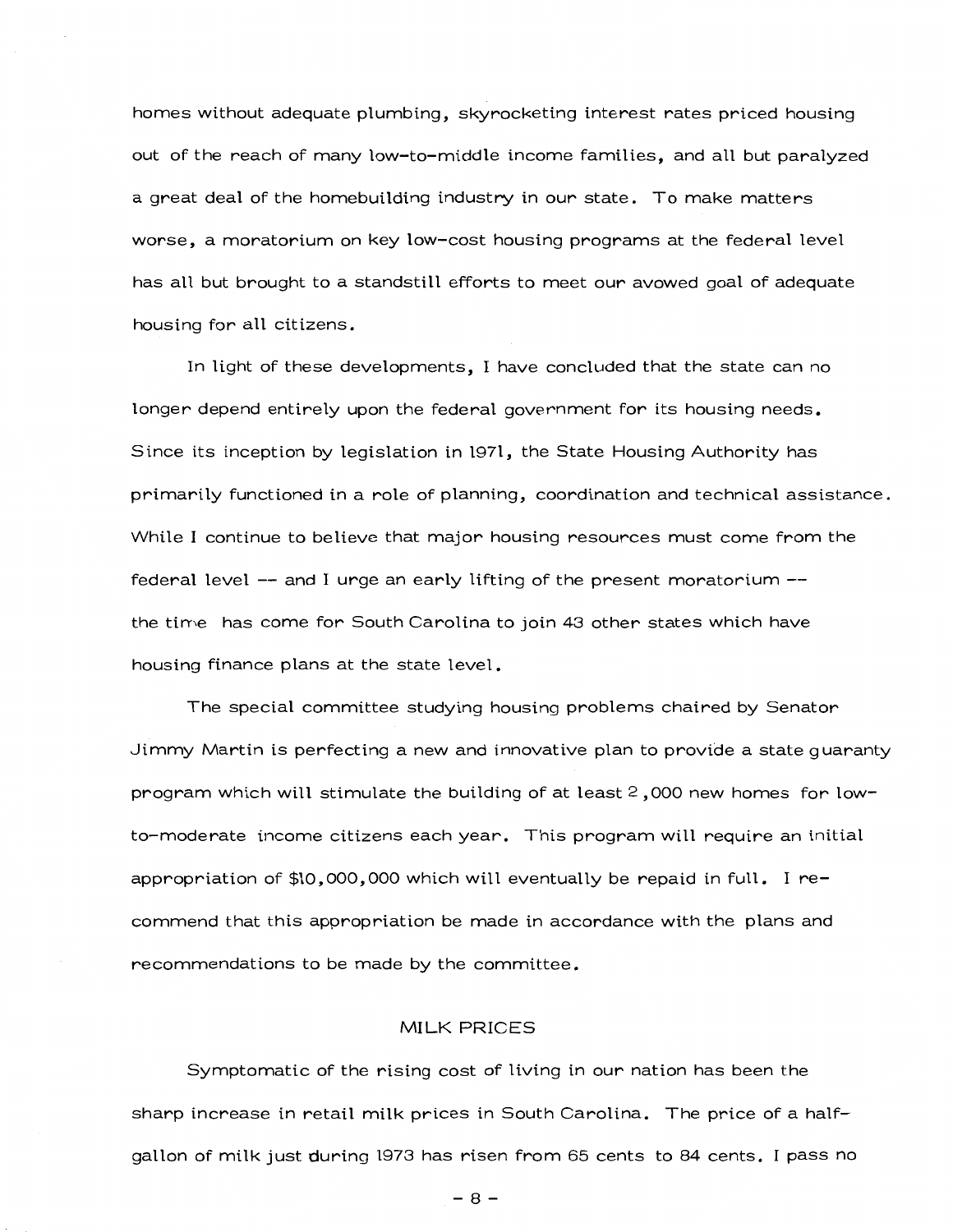judgment on the necessity of that adjustment; certainly no one is more understanding of the plight of the dairy farmer and no one is more anxious to sustain the dairy industry and to assure an adequate supply of fresh milk to all South Carolinians than I.

It appears, however, that the time has come to review the conditions which exist today. For one thing, I am delighted to observe the continuing trend in state government toward the strengthening of lay participation in the decision and policy-making process of all areas of our state government. An excel.lent example is last year's creation of the Department of Health and Environmental Control under the direction of a board comprised of general citizen leaders. A reconstitution of the Dairy Commission, with its membership from the general public, rather than designated representatives of special interests, will be a step in the right direction. If anything, such lay leaders often become more effective advocates than special interests. I, therefore, recommend that the present Dairy Commission be reconstituted, and that all special designations for the commission be abolished. I also urge that the present legislative committee chaired by Senator Williams continue its ongoing dairy study, giving special attention to establishing the pricesetting authority at the producer, rather than at the retail level.

### EDUCATION

Despite problems of an enormous and unprecedented nature in recent years, the public education system in South Carolina is stronger than it has ever been. Thanks to the excellent educational leadership in our state -- as evidenced by the five-year plan of measurable goals and objectives established by the Department of Education -- and thanks to the dedication and determination

-9-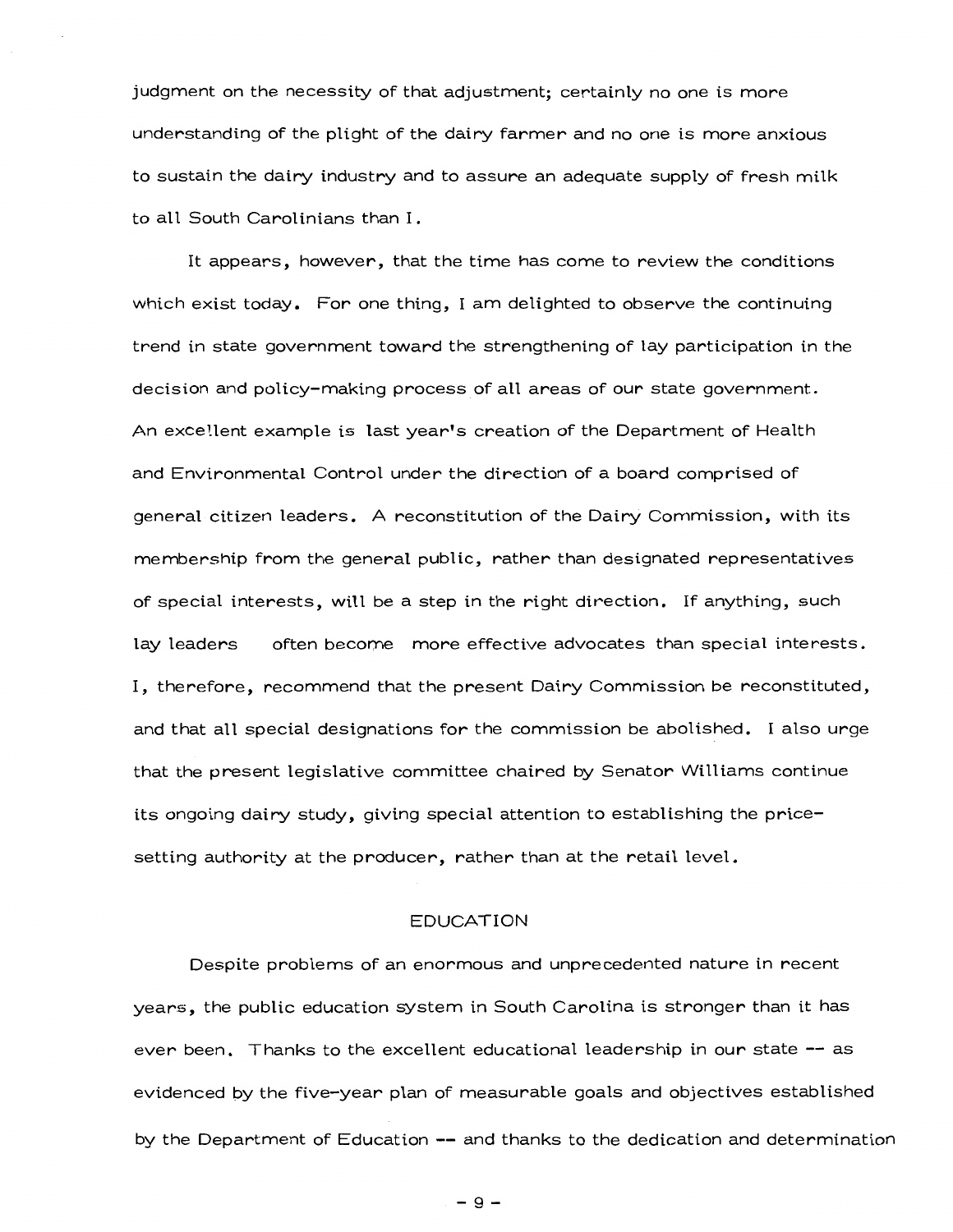of the citizens of this state  $-$  public education has not only survived, it has made great progress in recent years.

If anything, our experience in adapting to the unitary school system has expanded our horizons, and broadened our concept of the educational function. Three noteworthy developments have grown out of these years of adjustment -- one of them being the year-round school concept -- called quin-mester -- now in operation in two school districts. Another is an innovative model school program operated jointly by the University of South Carolina and Richland School District One. The third is an experimental program operated by the Greenville School District at Greer High School. These programs could well be the most innovative and valuable contributions to public education in our generation, and their continued growth should be encouraged and supported.

I have two proposals which are intended to make our public education system more nearly free in fact, as well as in word. First, I propose that the free textbook system, approved several years ago for grades one through eight, be extended to the ninth and tenth grades next year, and the remaining two grades the year after, affording parents relief from present rental fees. Secondly, I recommend that senior citizens age 65 and over be permitted to attend classes on a space available basis without paying tuition at state colleges, universities or technical education centers.

I should also like to call your attention to three major developments within our system of post high school education. First, the tuition grants program, by which financially needy students may attend non-state-supported colleges, is off to a good start, and recommendations this year will expand the program to more than 4,700 students. Second, our State

-10-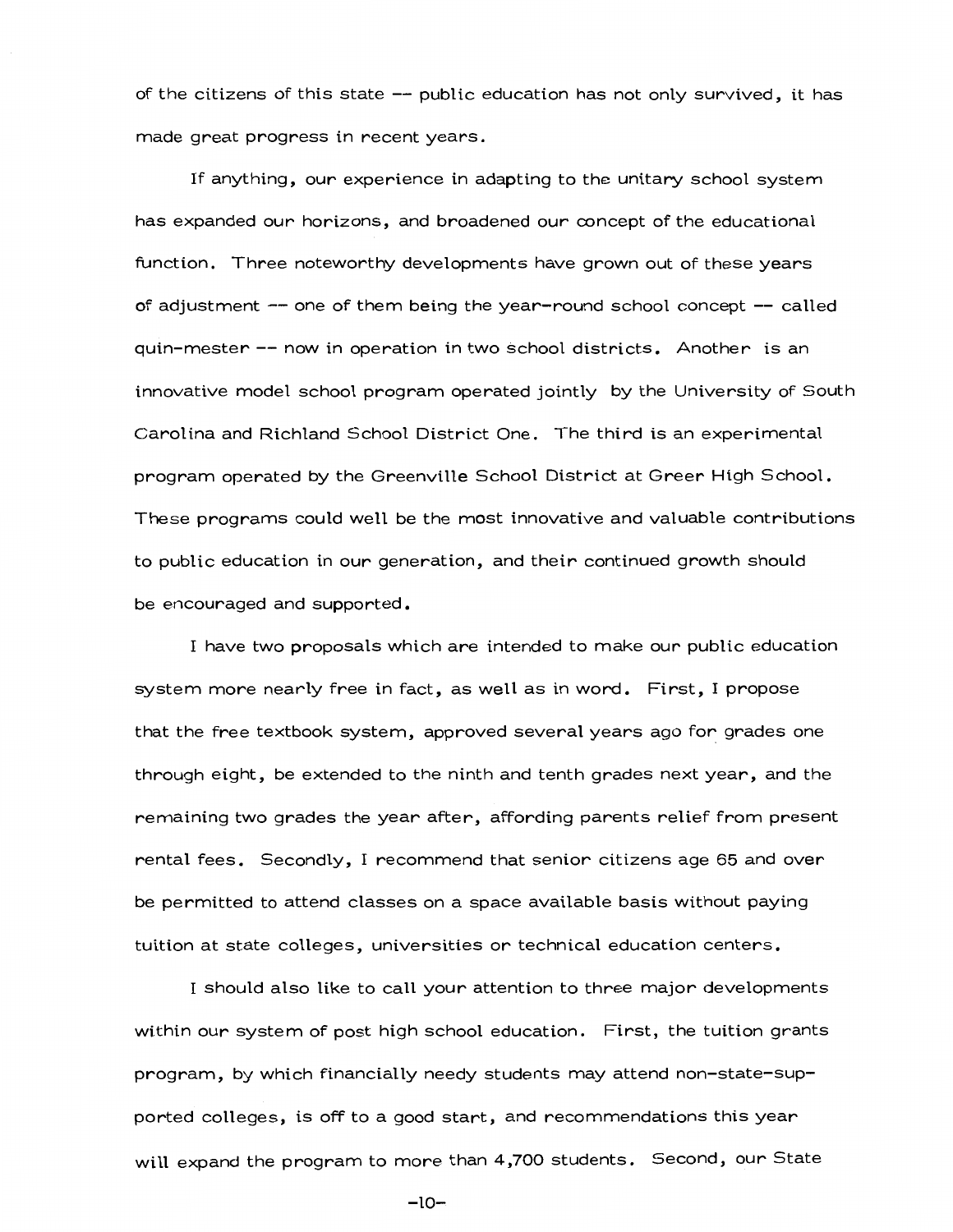Commission for Technical and Comprehensive Education, is serving an ever-expanding role in our system, and anticipates an enrollment growth from 39, 500 to 44,800 next year. Third, budgets for state institutions of higher education are based this year on a formula developed by the Higher Education Commission, and I commend it as an important step forward in developing equitable funding arrangements for our schools.

# HEALTH CARE

One month ago, I told the S. C. Medical Association that the biggest disappointment of my administration was to observe the issue of the second medical college pre-empt, overshadow and at times obliterate completely the far more important question of health care delivery for the citizens of South Carolina. Whatever the ultimate outcome of that issue, we cannot permit it to divide us over the lifeand-death health and medical needs of our people. As a matter of information, the University of South Carolina -- on authority granted through the Higher Education Commission is in the process of making application to the Veterans Administration for medical school funding, and the Health Policy and Planning Council is studying medical education in the context of the overall health needs of our people. Should further legislative attention be required, I will submit specific data and recommendations at a later time.

In the meantime, I should like to address myself to the much larger question of health care delivery for the state, and the great progress which we have made together in this regard. Through ex-

-ll-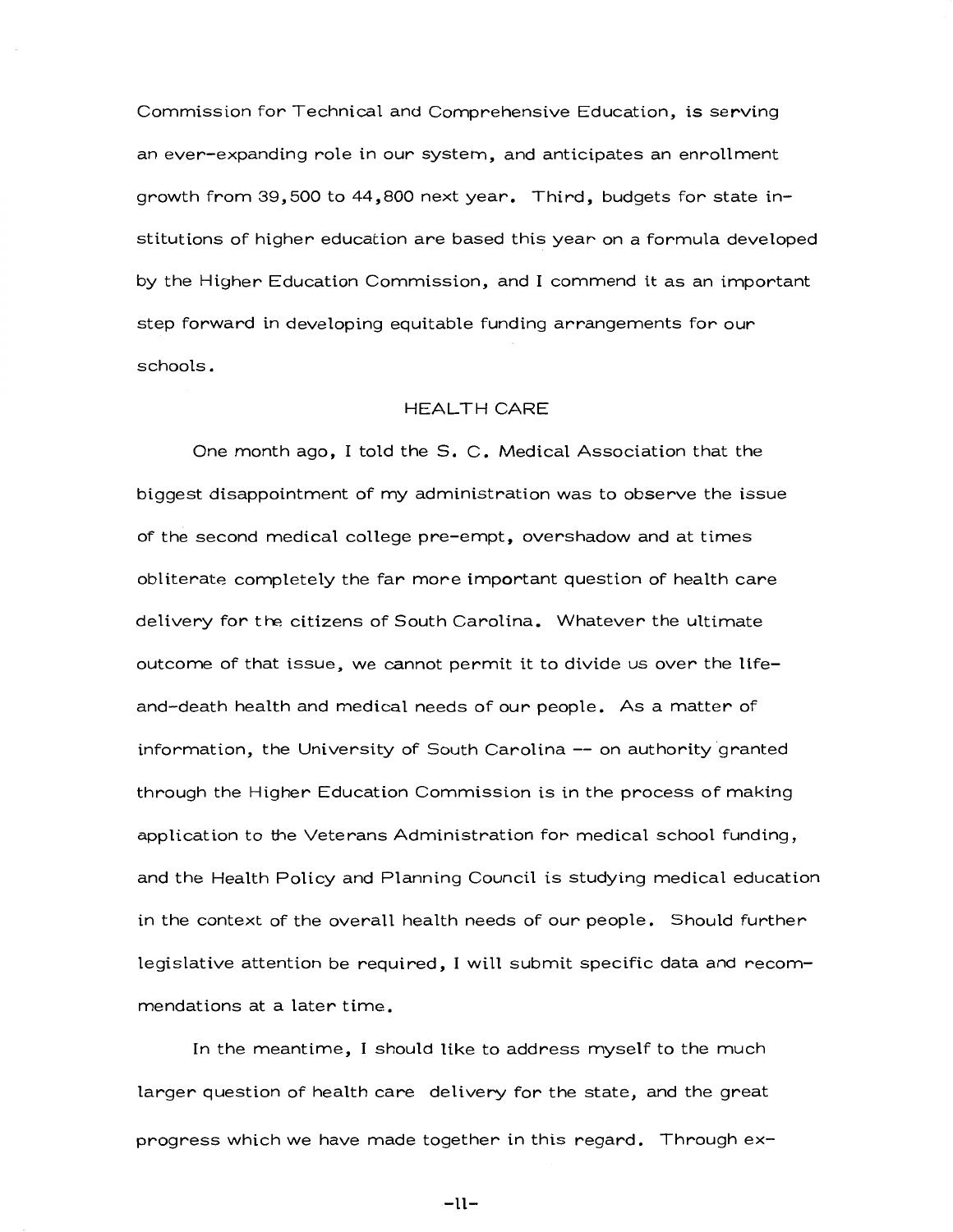ecutive action, two interagency groups have been formed -- the Health Policy and Planning Council and the Social Development Council -- and their action has brought order to what has too often in the past been a fragmented and piecemeal approach to the vital needs of our state. It is encouraging to note that between 1972 and 1973, funding from the Department of Health, Education and Welfare increased in South Carolina from \$642 million to \$781 million. Legislative action has likewise been of great benefit, especially action taken by you to create the Department of Health and Environmental Control, the development of the Medical University Consortium and the expanded capability ofthe Department of Social Services. As a further means of strengthening our programs this year, I ask that you release held-back funds appropriated for health care extension and family practice and allow this money to be used for the present and next fiscal years. I also recommend that you enact legislation to license and regulate Health Maintenance Organizations.

# LEGISLATIVE PRACTICES

The Watergate scandals and their political implications have caused citizens to question our system of elections, and the continuing erosion of public confidence in government is a serious problem. Last year, before Watergate had become a full-blown national crisis, I asked for legislation which would require full disclosure of all campaign contributions above \$100. This year, to shor up public confidence in our electoral process, I renew that recommendation, and I should like to go one step further. I recommend legislation which would make it a criminal offense to give or receive cash contributions above \$25. If there is one prevailing theme throughout much of the recent disclosures

-12-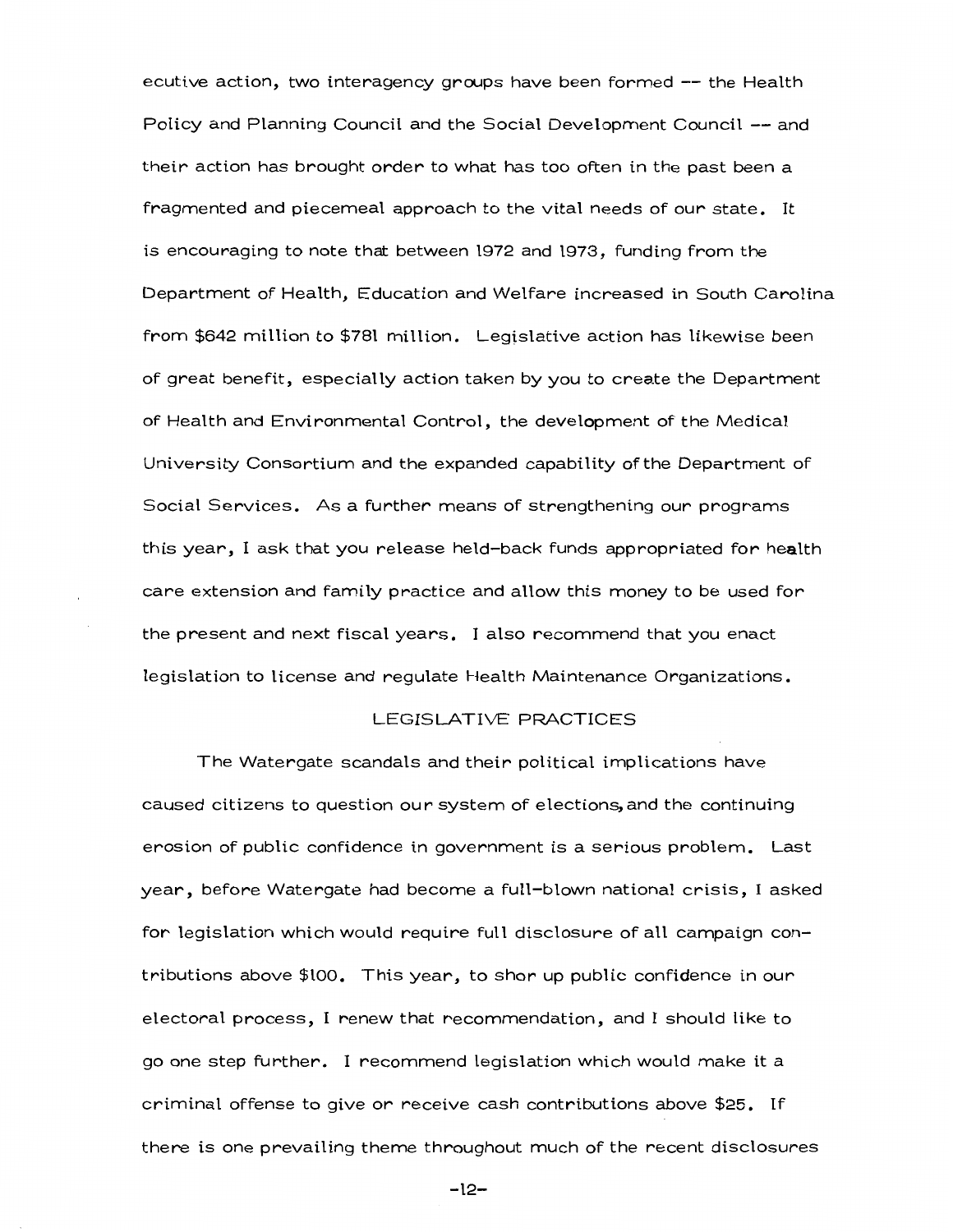in Washington, it has been the use of straight cash payments where illegal or questionable activities were being conducted. By requiring the use of personal checks for contributions above \$25, such abuse could be significantly reduced and discouraged.

Public concern, of course, has extended beyond campaigns and into government itself, particularly in the matter of accountability for the use of public funds. In response to that concern, I should like to make several recommendations which will provide the General Assembly -and the public itself -- with a better accounting of how the hundreds of millions of dollars of state funds are spent each year. First, I propose the establishment of a standing legislative committee on Governmental Operation and Efficiency. As a corresponding step, the present Auditor's Office of the Budget and Control Board would be divided into two divisions - one for budget preparation, and the other for the purely auditing function. The auditing division would, in turn, report jointly to the legislative committee and to the Budget and Control Board, thus providing for a sharing of the auditing responsibility between executive and legislative branches.

I further recommend that the salaries of members of the General Assembly be increased to \$7,000 per.year. This recommendation is based upon the results of a two-year study conducted by a blue-ribbon, bi-partisan committee headed by General Hugh P. Harris. In consideration of the length of time now spent in legislative duties, the complexity of issues, and the responsibilities shouldered by members of the General Assembly, I consider this compensation to be minimal. If there are those who question such an allocation, I point out that the total amount of funds

-13-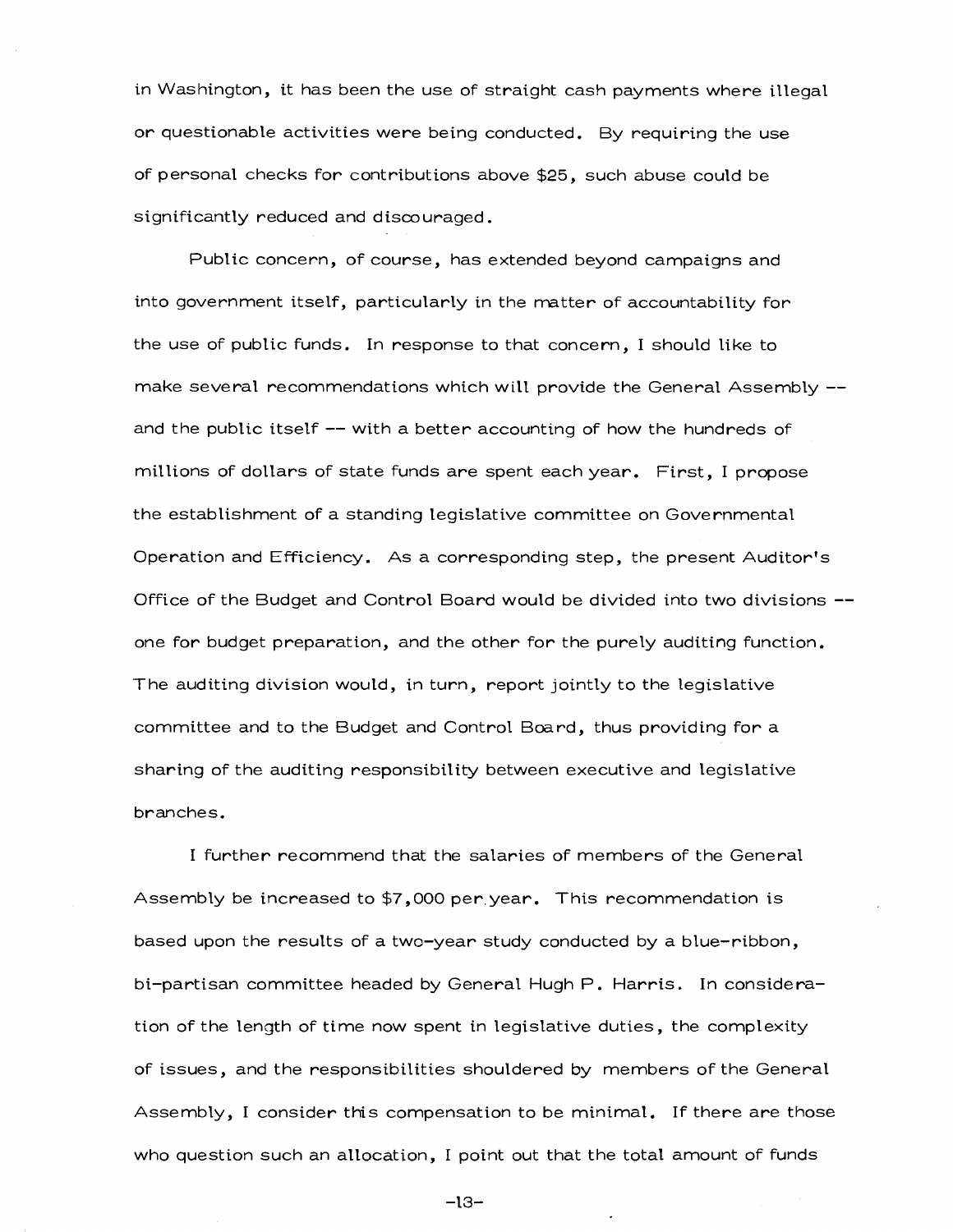now required for the legislative, judicial and executive office of government accounts for less than one-third of one per cent of the total State budget. The poorest type of economy is underpaid people, whether in business or in government and this is a fact that we should recognize in our legislative compensation.

### TAX REFORM

The work of the Tax Study Commission has been significant during the past year, and I should like to commend to you today the recommendations of that group. First of all, the Commission proposes that South Carolina taxpayers be permitted to use their federal taxable income as the base in arriving at their South Carolina taxable base, a plan which would greatly simplify income tax reporting for citizens and result in a more efficient system of collections. The Study Commission also recommends the following:

1. Liberalizing of medical deductions allowed to most South Carolinians;

2. Deduction for child care for working parents;

3. Accelerated depreciation for pollution control equipment for businesses;

4. Closer conformity of corporate laws and enforcement with federal practices.

The commission is also undertaking an in-depth study of the property tax situation in our state, and in light of the major dependence by local government in our state on this source of revenue I endorse these efforts and urge that the Commission provide its findings to the General Assembly

-14-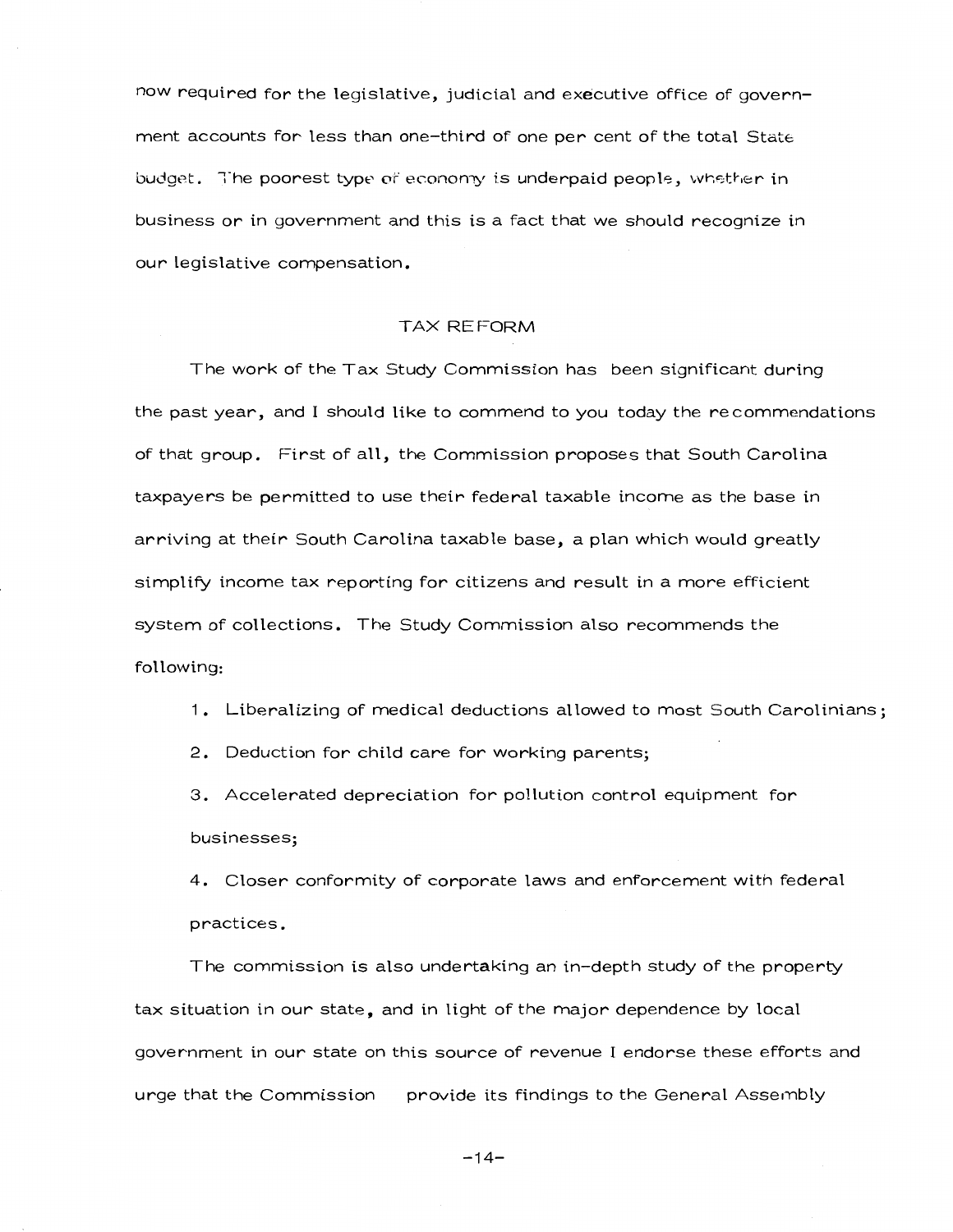for action this year.

#### RESOURCE MANAGEMENT

If the present fuel shortage has taught us nothing else, it should be clear that the resources of this state, this nation--and this earth, for that matter -- are not inexhaustible. We can no longer afford the luxury of waste and poor planning in the use and management of our limited resources.

I, therefore, once again ask that you address yourself to the absolute need to protect our vital coastal resources through proper management and planning. Thanks to the Coastal Zone Management Act of 1972--and the subsequent establishment by me last August of the Coastal Zone Planning and Management Council--we now have a vehicle for such effective action at the state level. I call upon you, through act or resolution, to provide guidance for the council by adopting goals and objectives for coastal developments, and to assure the maximum cooperation among the various levels of government.

As a further resource planning measure, I remind you of recommendations I have made the last two years to establish a recreation land trust fund by which property could be purchased and set aside for future state park development. The bill now on the calendar in the House of Representatives is a step in that direction. While it does not contain many features I had requested, it is a reasonable and workable compromise. I ask for its early passage.

## OTHER RECOMMENDATIONS

For your further consideration, I should like to make the following recommendations as matters of high priority:

 $-15-$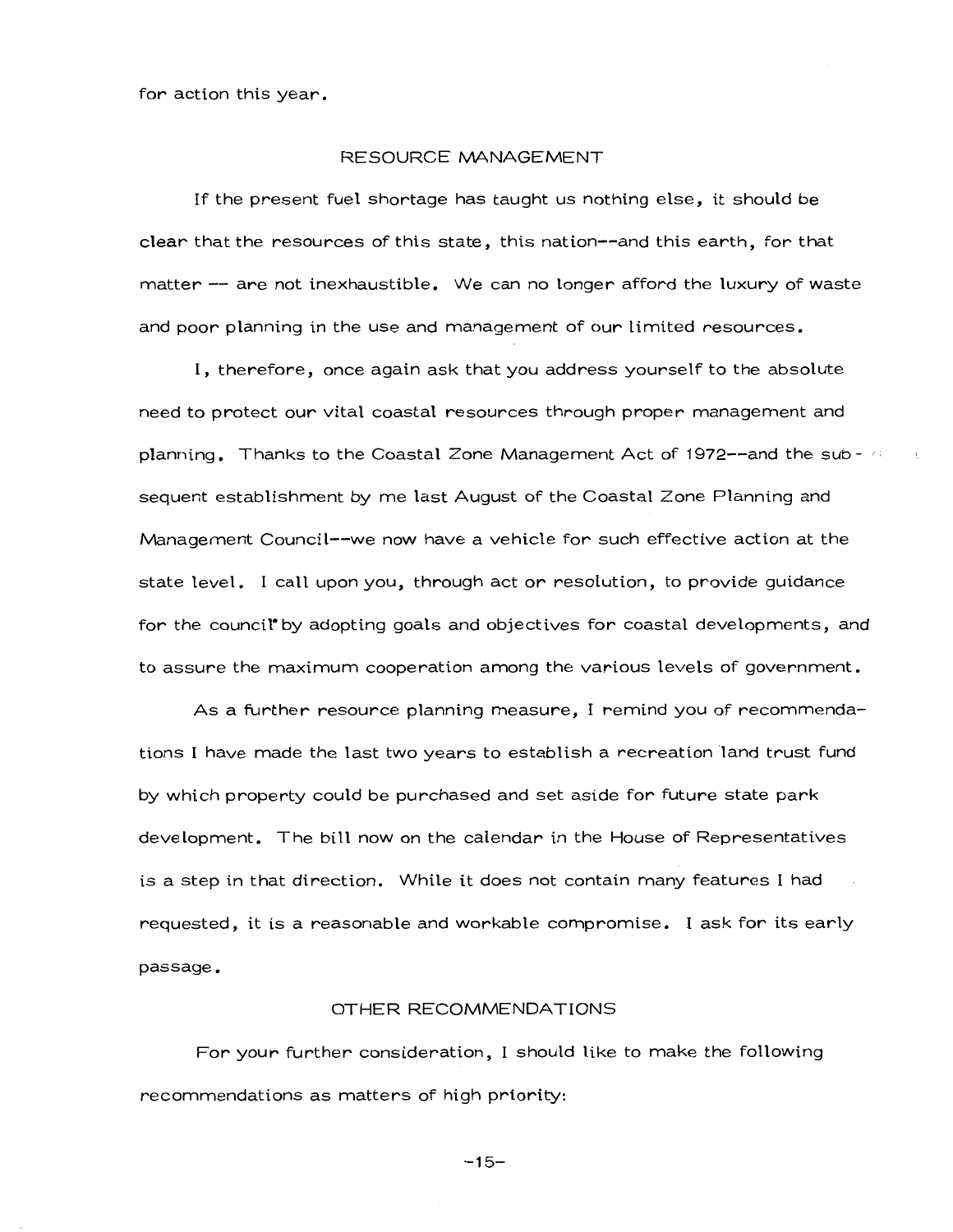1. Delay in action on capital punishment until the Supreme Court rules on similar laws from other states, thus preventing a needless waste of time and legal resources;

2. Passage of stronger gun control laws to assist in law enforcement and to reduce out-of-state purchases of firearms;

3. Passage of the remaining constitutional amendments so that the job of revising our constitution will be complete;

4. Affirmative legislative action which would make Winthrop College a coeducational institution;

5. Early action on legislation providing for alternative forms of local government, as mandated by the new Article VIII to the Constitution ratified by you last year. I commend the work of the local government study committee chaired by Senator Horace Smith, and I urge your speedy consideration of this legislation so that an orderly period of transition may be provided for local government in our state.

I also recommend full consideration of the report submitted by the Governor's Advisory Committee on Workmen's Compensation, which has offered proposals (1) restructuring the Industrial Commission, (2) changing and, for the most part, increasing benefits, (3) reconstituting the State Workmen's Compensation Fund and Second Injury Funds as more nearly independent agencies, and (4) providing further benefits for previously injured employees.

There will be further recommendations, particularly in the areas of health care, criminal justice, and highway safety which I shall submit to you in written form later.

-16-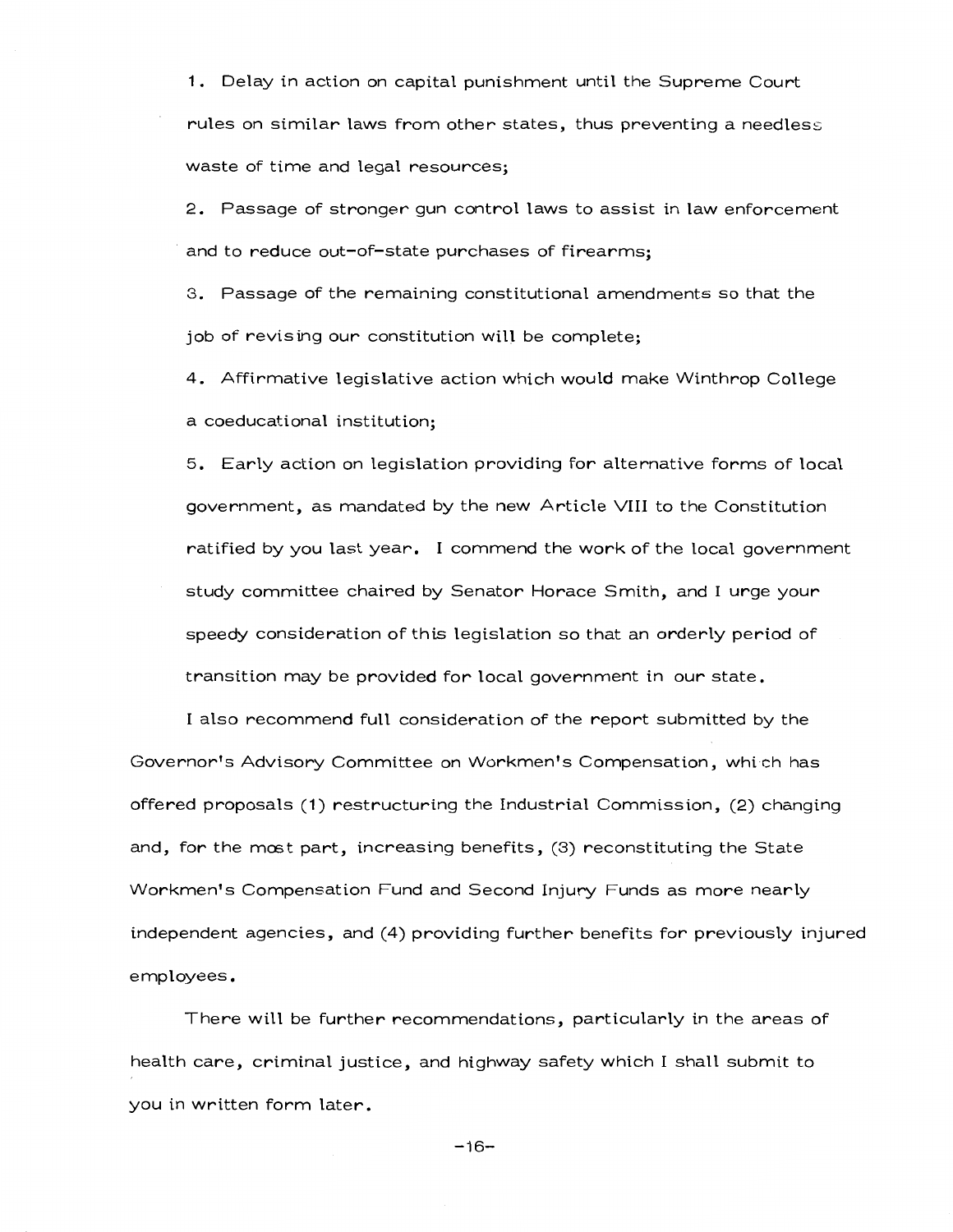A summary of the Budget and Control Board recommendations detailing the 1974-75 budget is being furnished you today. The proposals are based on a total anticipated revenue of \$838.0 million, including \$28.7 million in revenue-sharing funds. The estimate represents a total of \$70.3 million of increased revenues, to be applied toward a total of \$123.3 million in requested increases from state agencies. Among the recommendations for increases approved by the Board are the following:

--\$16.8 million for an average base increase of four per cent in salaries of state employees and state aid to teachers. These increases would be in addition to the normal incremental adjustments within the salary systems of both groups.

--\$2.2 million to expand the tuition grants program by some 1,600 students.

--\$3.9 million for the Medical University to cover increased costs of the academic program, hospital operation, clinics and the new family practice consortium arrangement with other hospitals.

--\$1 million to expand the kindergarten program by 84 units and 4,350 children, bringing the total number of students in the program to 24,000.

--\$1.7 million to enlarge special education programs for handicapped children, providing for 250 additional teachers, and \$750,000 for other costs.

--\$3.5 mi 11 ion to technical and comprehensive education, to provide for enrollment increases, and to raise the per pupil appropriation from \$451 to \$500.

--\$3.5 mi Ilion for the Department of Mental Health to allow for sufficient new staffing to meet accreditation requirements.

-17-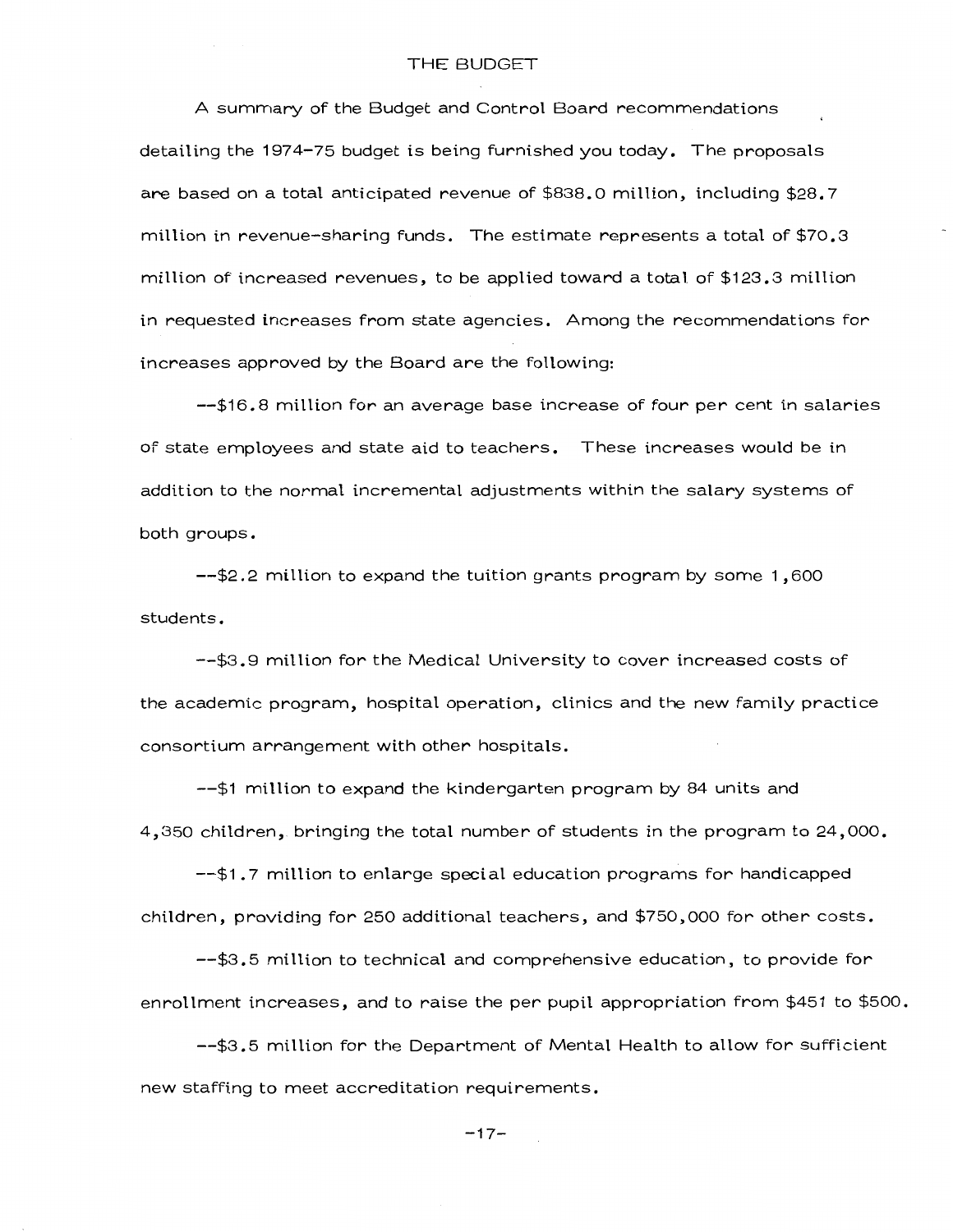--\$3.4 million for staffing at the Department of Corrections for four new institutions;

--\$3.4 million for social service needs, including funding to cover modifications in federal programs which became effective January 1,  $\overline{\phantom{a}}$ 

Subsequent to the Budget and Control Board action, economic conditions have improved to such an extent that the Board of Economic Advisors two days ago revised budget estimates upward for both the present fiscal year and fiscal 1974-75. Based upon these estimates, there is now an additional \$6.2 million in recurring gene rat fund revenue available for appropriation for fiscal 1974-75. I recommend the following use of these monies:

--\$3.5 million to extend present health insurance coverage of state employees to all state-aid teachers in the public school system. This coverage alone is valued at some \$250 per teacher per year, and combined with recommendations by the Budget and Control Board, would amount to approximately \$600-\$650 in average raises this year. Coming at a time when other states may not be able to provide such increases, South Carolina may well achieve its long-standing goal of reaching the southeastern average for teacher pay this year.

----\$1 . 2 million to provide free textbooks for grades nine and ten as outlined earlier.

--\$300,000 for the expansion of the 12-month school year demonstration project into other ·school districts.

--\$300,000 to expand further the excellent work of the Alcoholic Safety Action Program, which has been so instrumental in the reduction of traffic accidents and fatalities.

-18-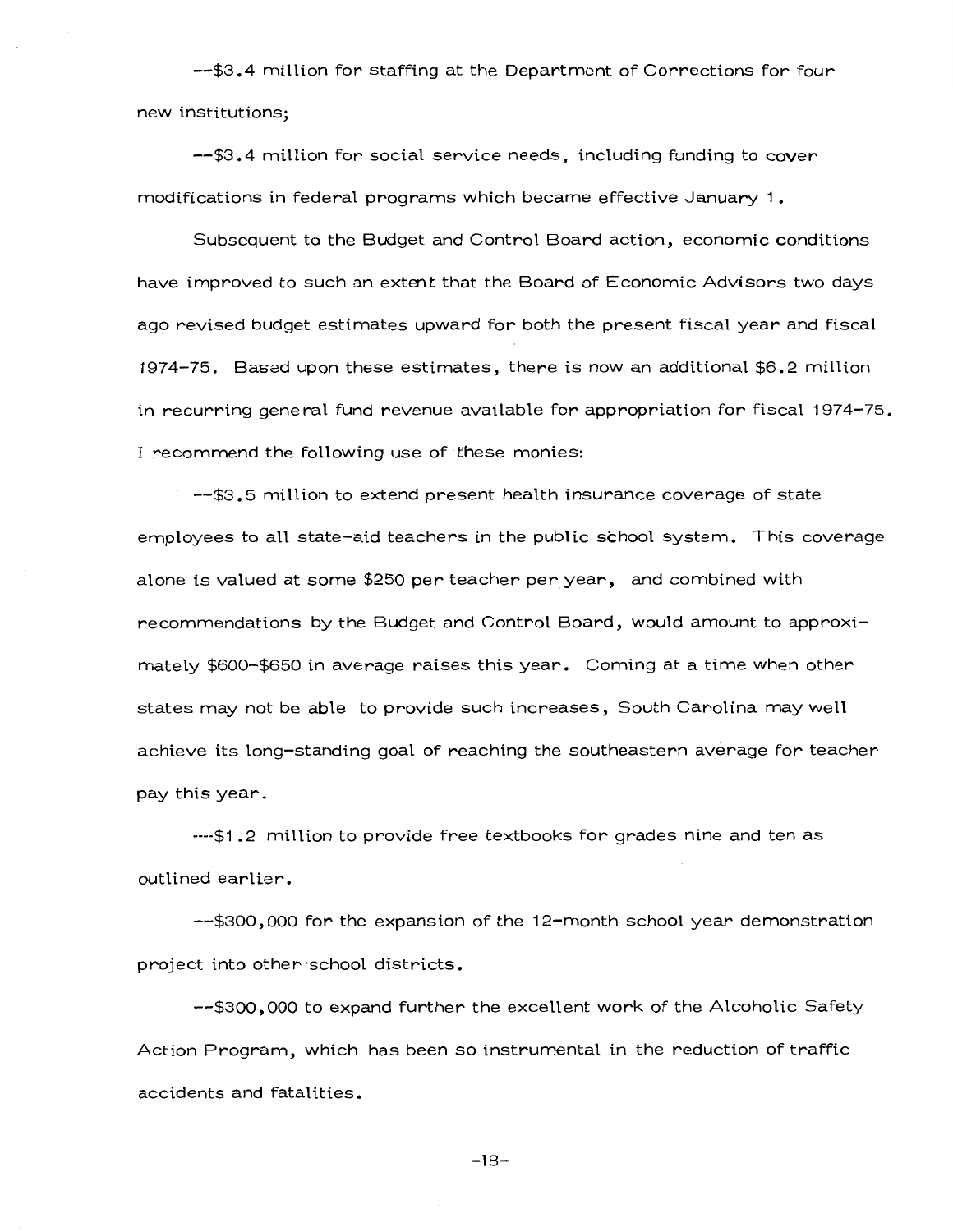--\$400,000 for the further expansion of the kindergarten program so that it may become truly statewide as soon as possible.

--\$214,000 for emergency medical services.

--\$100,000 for a comprehensive career development program for state employees.

--\$100,000 for the Department of Health and Environmental Control for personnel and data processing.

By way of further recommendations, I call your attention to new opportunities for assisting retired and senior citizens.  $\;$  Effective July 1,  $\;$ retired state employees will receive a four per cent increase in benefits. I ask that the state's retirees be further assisted by a continuation of cost-of-living increases. I also recommend that proposed changes in the police retirement system -- as recommended by the special study committee headed by Senator Dennis -- be adopted as a means to provide overall improvement for that important system. As a final recommendation in this area, I propose the allocation of  $$100,000$  to assist the Commission on Aging in expanding areawide programs to cover senior citizens in every county in the state .

# SURPLUS FUNDS

Continuing improvement of the state's financial condition-- beyond the expectations of economic forecasters -- has provided the state with unique opportunities for cash funding capital improvements. Based upon the earlier predictions of a \$59 million surplus this year, The Budget and Control Board recommended \$25 million for the General Reserve Fund, and \$25.7 million for equipment needs of state agencies. The recent upward revision of the

-19-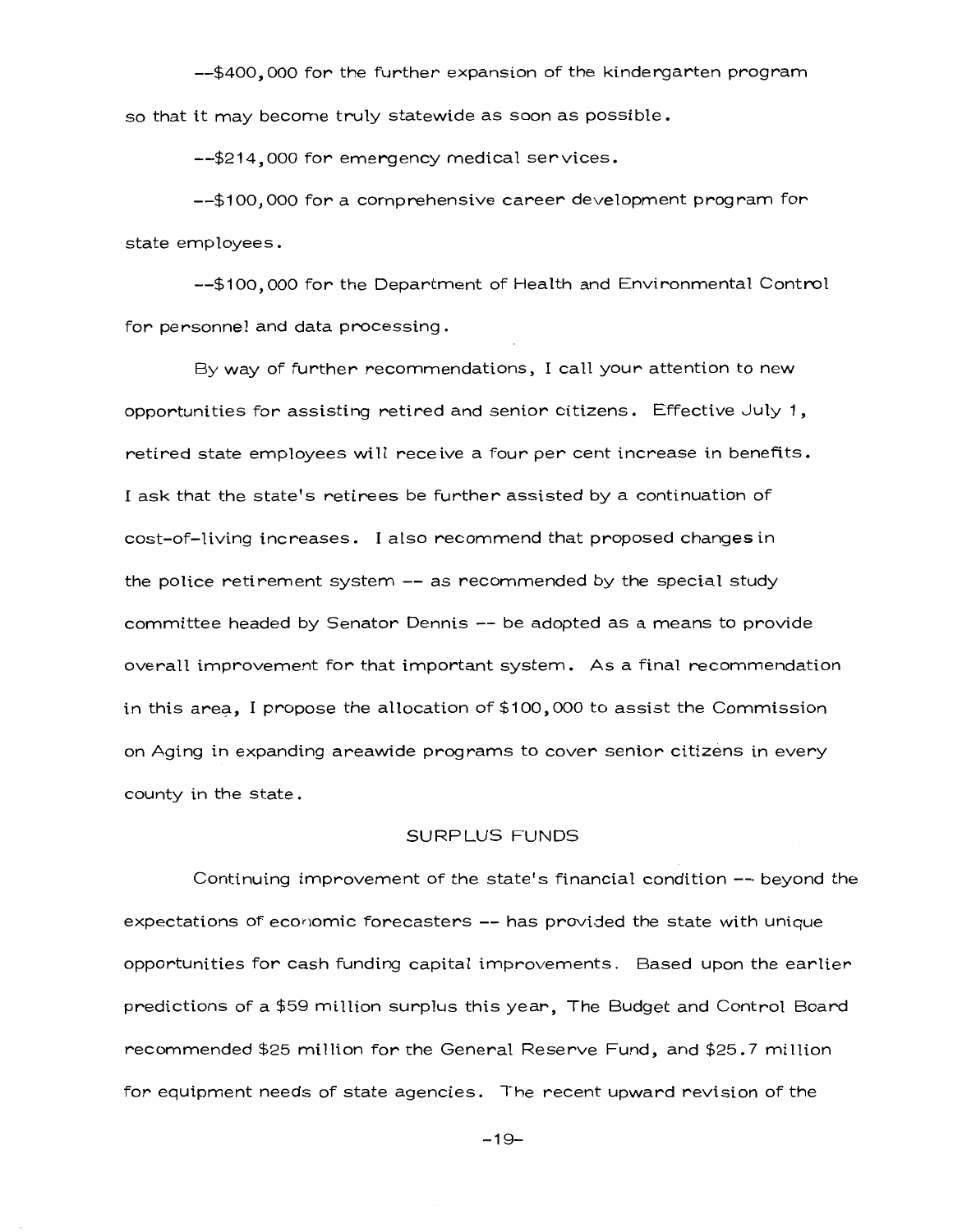Board of Economic Advisors, however, has made available \$15 million of additional surplus at the close of this year. Combined with the unallocated \$9 million surplus remaining from the Budget and Control Board recommendations, there will thus be an additional \$24 million for capital needs this year. I therefore recommend that these funds be used as follows:

-- \$10 mill ion to fund the initial capital requirements of the State Housing Authority's proposed housing program for low-to-moderate income citizens;

-- \$6 mill ion for an additional village for the Department of Mental Health;

-- \$1 million for the Recreation Land Trust Fund, in addition to monies already provided in pending legislation.

-- \$1 million for technical and vocational education to purchase equipment.

-- \$1.1 million for the Department of Corrections to liquidate bonds on the laundry in order that the department will no longer be dependent upon revenue from the manufacture of license plates to retire these bonds. It will then be possible to produce a more permanent license plate at considerable savings of revenues. -- \$1 million for the development of model centers for the Department of Vocational Rehabilitation.

-- \$800, 000 for the Highway Department to beach maintenance. -- \$500, 000 for the Department of Parks, Recreation and Tourism to develop a camp for the handicapped.

-- \$500,000 for the Department of Education for new buses to eliminate present crowded conditions.

#### -20-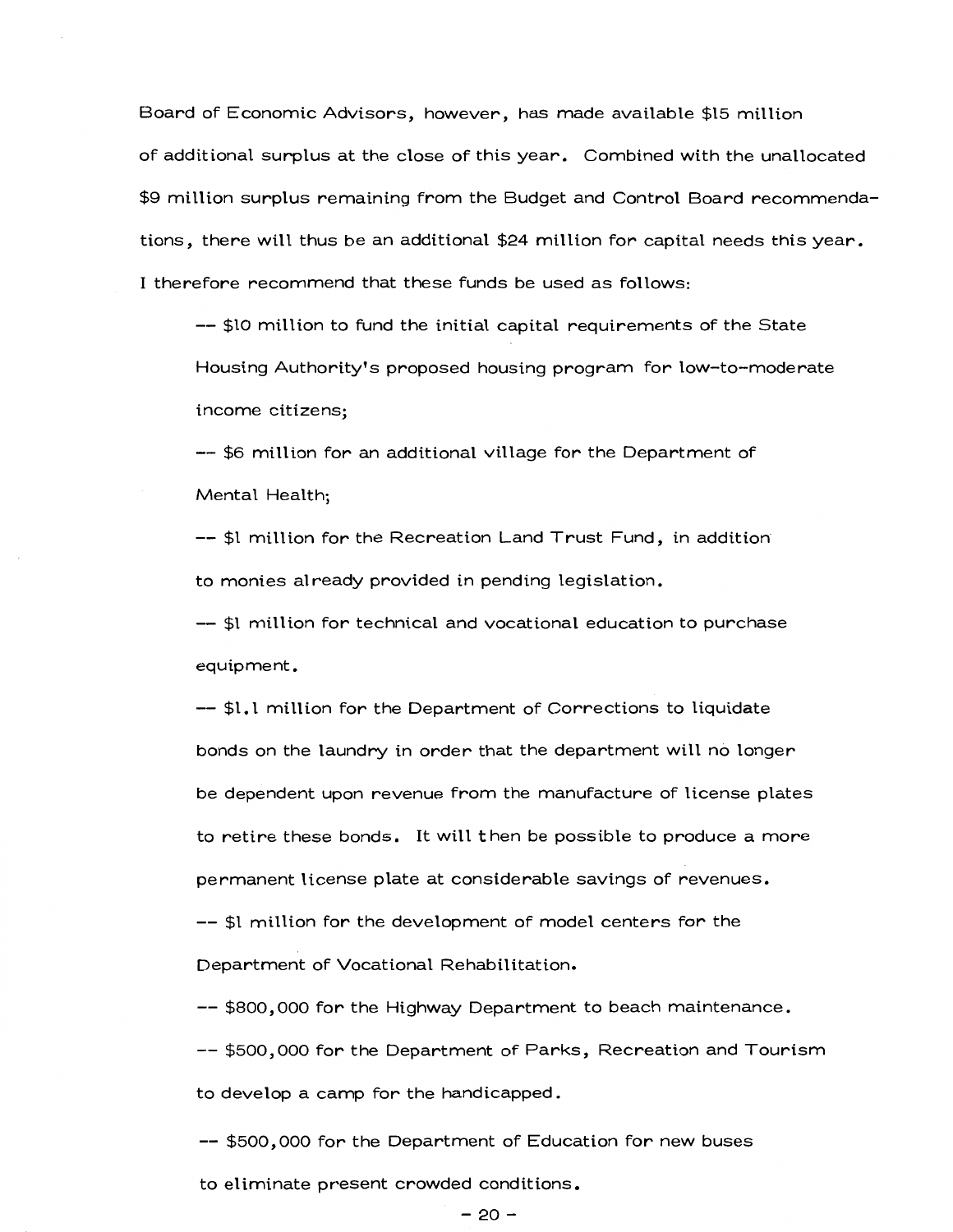-- *\$350,000* for ETV for the extension of closed circuits to meet growing school enrollments.

--\$1 million for the expansion of five vocational school centers. -- \$236,000 for the Department of Health and Environmental Control for laboratory and data processing equipment.

-- \$142,000 for emergency medical services.

#### CAPITAL IMPROVEMENTS

The vitality of the state's economy indicates that we not only have the capability, but also the mandate, to continue to reinvest our available revenues in projects of importance to the human and financial well-being of our state. The fact is that our economy is expanding at such a rate that economic advisors cannot believe the growth we have been experiencing, and have not really accepted the reality of that growth, until the books are closed each year. The fact is that such growth is a reality for our state, and I predict the continuing accumulation of funds above estimates for the next few years. Based upon this probability, and based upon the normal expected growth trends,  $\,$ I recommend a program of bond financing over the next five years to meet major capital need in state government.

1\!ext year, the South Carolina Ports Authority will complete a \$39.8 million capital improvement program which has permitted it to keep pace with increasing demands in the last five years. During that period, the state's ports have continued to be at the very heart of this state's economic development. Just within a matter of six years, cargo shipped through the ports have increased by 35 per cent, and it is anticipated that volume will grow by 2,000 per cent within the next 25 years. To meet this demand, and to increase the ports'·

 $-21-$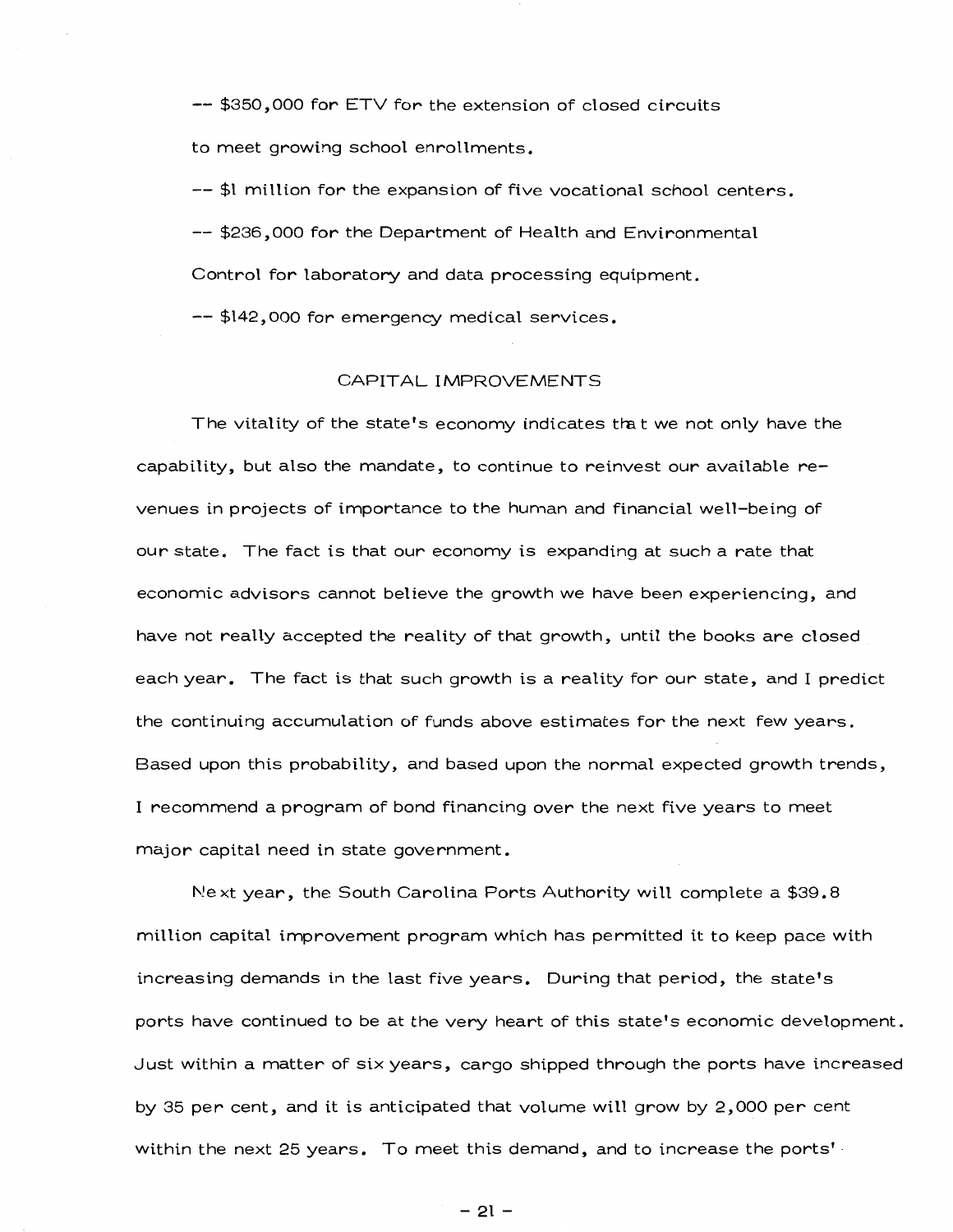effectiveness during the period of growing emphasis on international economy, I recommend capital funds to be used for ports development between 1975 and 1979 in the amount of \$68 million. These funds would be used for the development of new berthing areas and support facilities on the Wando River, along with necessary improvements to three existing terminals on the west bank of the Cooper River in Charleston.

I also recommend authorization of a five-year program at a rate of  $\$7.5$  million per year to implement a plan for the decentralization of our Corrections System including the elimination of the Central Corrections Institution, and particularly Cell Block One, which remains as a constant symbol and reminder of the need for this necessary action.

These two programs, both long-range and well-suited to the state's bonding capability, would require a total of\$105.5 million over a period of five years, or about \$21 million per year. They are not only well within the state's financial capability, they may not even require bonding to cover the full amount of funds required. I firmly believe that the state will continue in the immediate future to generate surplus funds each year above anticipated revenues. The record of the last two years is ample evidence of that probability. I therefore recommend that the General Assembly authorize that any surplus funds above that now being anticipated be applied toward these capital needs, and that the Budget and Control Board be authorized to issue bonds to cover the remainder of the expenditures. I further recommend that the \$35 million limitation placed last year by the General Assembly on bonds be raised to \$50 million, thus allowing the release of the already-approved \$6.4 million for the Department of Mental Retardation. It has been determined that this increase witt not endanger the state's present credit status.

-22-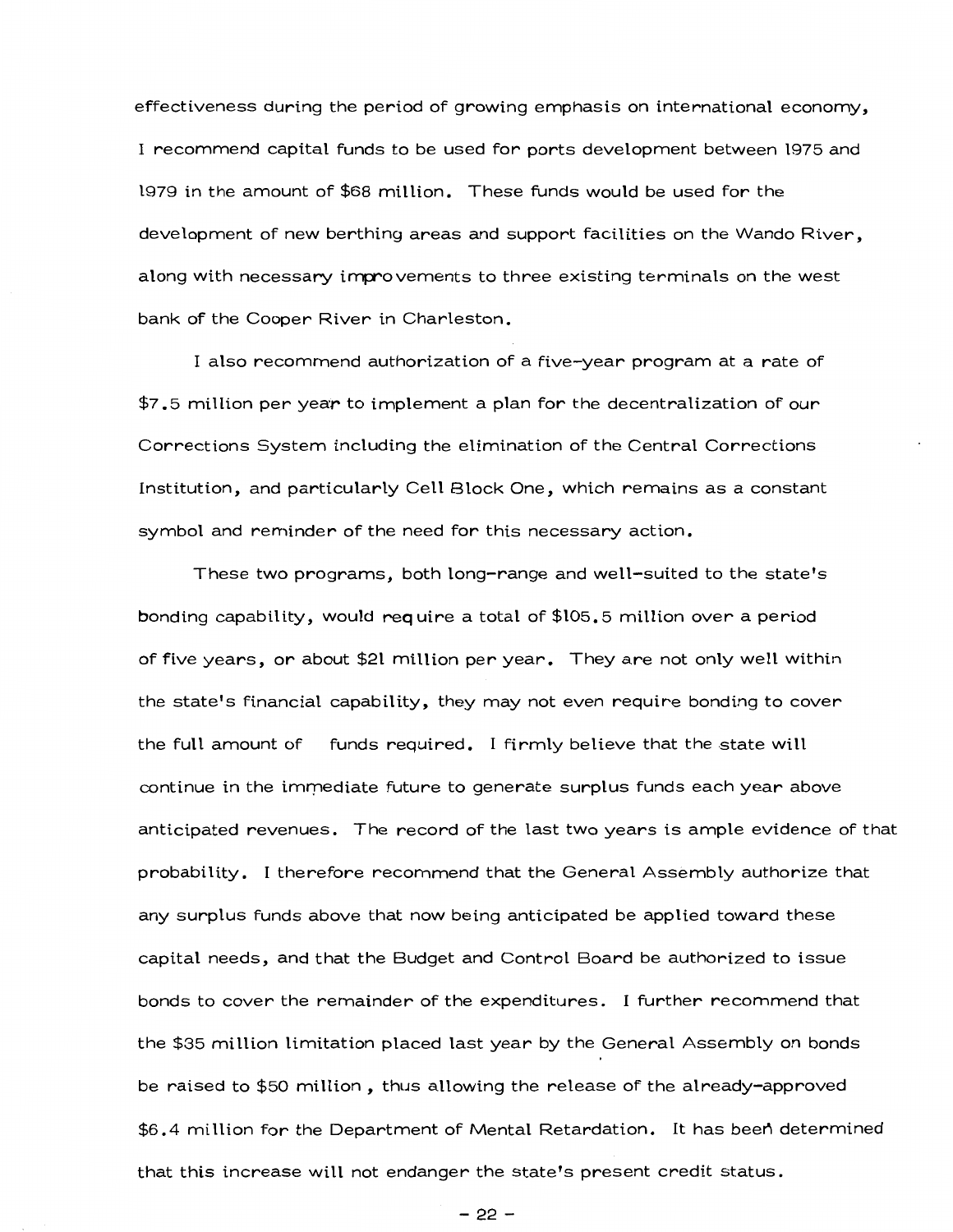#### **CONCLUSION**

In making recommendations to you as broad and varied in nature as these, I recognize that I am asking that you undertake assignments far from easy. Certainly issues such as automobile liability insurance, regulation of the dairy industry, and others are difficult and complex, and ones which have divided this General Assembly in the past. They are matters, however, which carry with them a strong public mandate for action this year. If we are to address ourselves to the growing needs and problems of the average citizen of our state, we can ill afford to ignore difficulties which are confronting him on an almost daily basis.

I am confident that 1974 will be a year of economic growth and expansion in our state; let us strive to make it also a year in which we listened to the needs of the man on the street, and responded by cutting his auto insurance rates, by slowing down the rising cost of food, by reopening the housing market at reasonable interest rates, by bringing health care delivery within the geographical  $-$  and economic range  $-$  of all people. I would hope that 1974 will be remembered as the year when the State of South Carolina took steps to rescue the consumer from runaway inflation, and helped restore confidence in government and its elected officials.

These are goals which I submit are reasonable and attainable, and which are consistent with our continuing drive for economic growth. As we look over the notable achievements of recent years, we must remember that for years past ours has been a state with relatively low income, and with consequential residue of problems all along the range of human resource necessities. Thus, what we have accomplished -- as great as it has been in comparison with past standards -- should be nothing more than a prelude to the much larger job

-23-